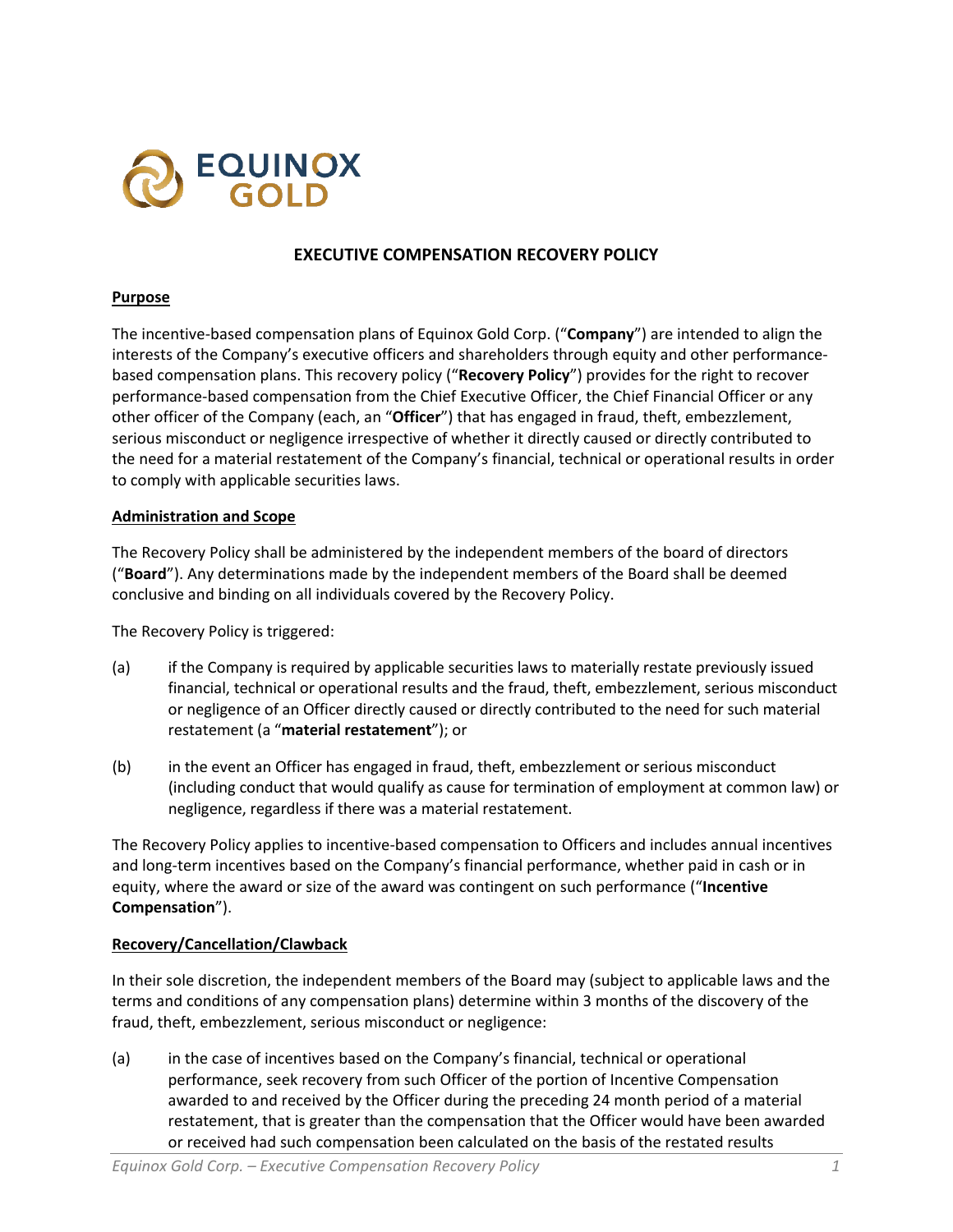## ("**Attributable Portion**"); and

- (b) in the case of incentives based on the market price of the Company's shares:
	- (i) cancel any unvested options or other equity compensation securities, or clawback any vested and unexercised options or other equity compensation securities or other outstanding Incentive Compensation granted or awarded during the preceding 24 month period, provided that if determinable, only the Attributable Portion of such Incentive Compensation shall be subject to cancellation or clawback; or
	- (ii) require the Officer to repay the after tax amount of any gain on exercise or settlement of options or other equity compensation securities within 12 months from the end of the financial period that was subject to the material restatement, provided that if determinable, only the gain (adjusted for tax effects as the independent members of the Board determine to be reasonable) from the Attributable Portion shall be subject to repayment.

### **Other Remedies**

In addition to the above, the independent members of the Board may dismiss the Officer in accordance with the terms of the Officer's employment agreement and applicable law, authorize legal action for breach of fiduciary duty or take other action to enforce the Officer's obligations to the Company. In determining the appropriate action, the independent members of the Board may also take into account penalties or punishments imposed by law enforcement agencies or regulators. The power of the independent members of the Board to determine the appropriate punishment for the wrongdoer is in addition to, and not in lieu of, penalties and punishment imposed by third party entities.

For purposes of the Recovery Policy, an action by, or an act of omission by, an Officer will not be considered to constitute negligence or serious misconduct if the Officer in good faith, relied on the advice of the Company's accountants, auditors, financial advisors, legal counsel or other experts.

### **Discretion in Enforcing the Recovery Policy**

The independent members of the Board have the authority to decline to seek recovery of some or all of the amounts otherwise determined to be recoverable under the Recovery Policy if they determine that doing so would be unreasonable or contrary to the interests of the Company and its shareholders. In making such a determination, the independent members of the Board may consider: (a) the likelihood of success of recovering Incentive Compensation; (b) if such claim may prejudice the interests of the Company; (c) passage of time from when the fraud or misconduct occurred; (d) if there are legal proceedings against the Officer related to the fraud or misconduct; and (e) if such claim would be contrary to applicable laws or terms of the Company's compensation plans.

### **Amendment**

The Board may amend this Recovery Policy from time to time in its discretion, and to reflect regulations adopted by the Securities and Exchange Commission or other applicable securities regulatory authorities.